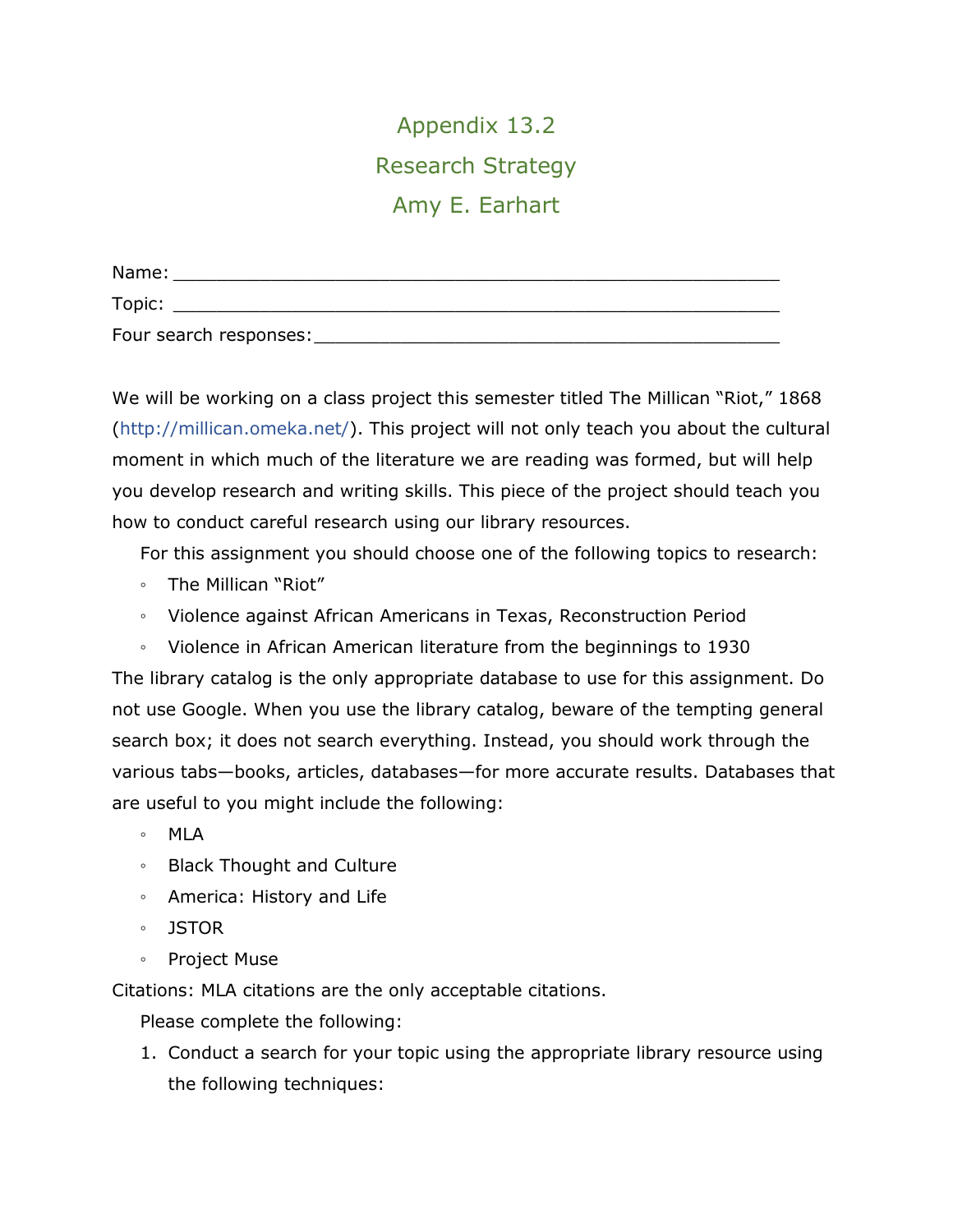- a. Boolean Searching:
- b. Footnote Chasing:
- c. Browsing: To receive credit for this portion of the assignment you must show that you located an original book or article and used the subject and then refine tools to find your materials.
- d. Generalized search from the library search bar: describe your findings. You may not locate an article following this technique. Discuss why this might be true.
- 2. For each of these approaches you should do the following:
	- a. Name the technique
	- b. In one short paragraph describe the steps of your search
	- c. Write a citation of the article or book that you located

## **Example**

If I chose the subject violence in African American literature, here is one possible answer:

## **Boolean Searching**

I know that Charles Chesnutt talks about violence in his work, so I first went to the library webpage. I selected database and searched for JSTOR. I opened JSTOR. I put the search terms *violence AND Charles Chesnutt* in the JSTOR search box. I was given 785 search returns. I narrowed the results by clicking articles. I read through the various articles and their summaries and selected my article.

Hebard, Andrew. "Romance and Riot: Charles Chesnutt, the Romantic South, and the Conventions of Extralegal Violence." *African American Review* 44.3 (Fall 2011): 471–87.

## **TIPS:**

• Be sure you work on this project on campus OR use your netid to log in to the library catalog. TAMU pays for the resources that you need, and the IP of your computer is used to verify that you are a student.